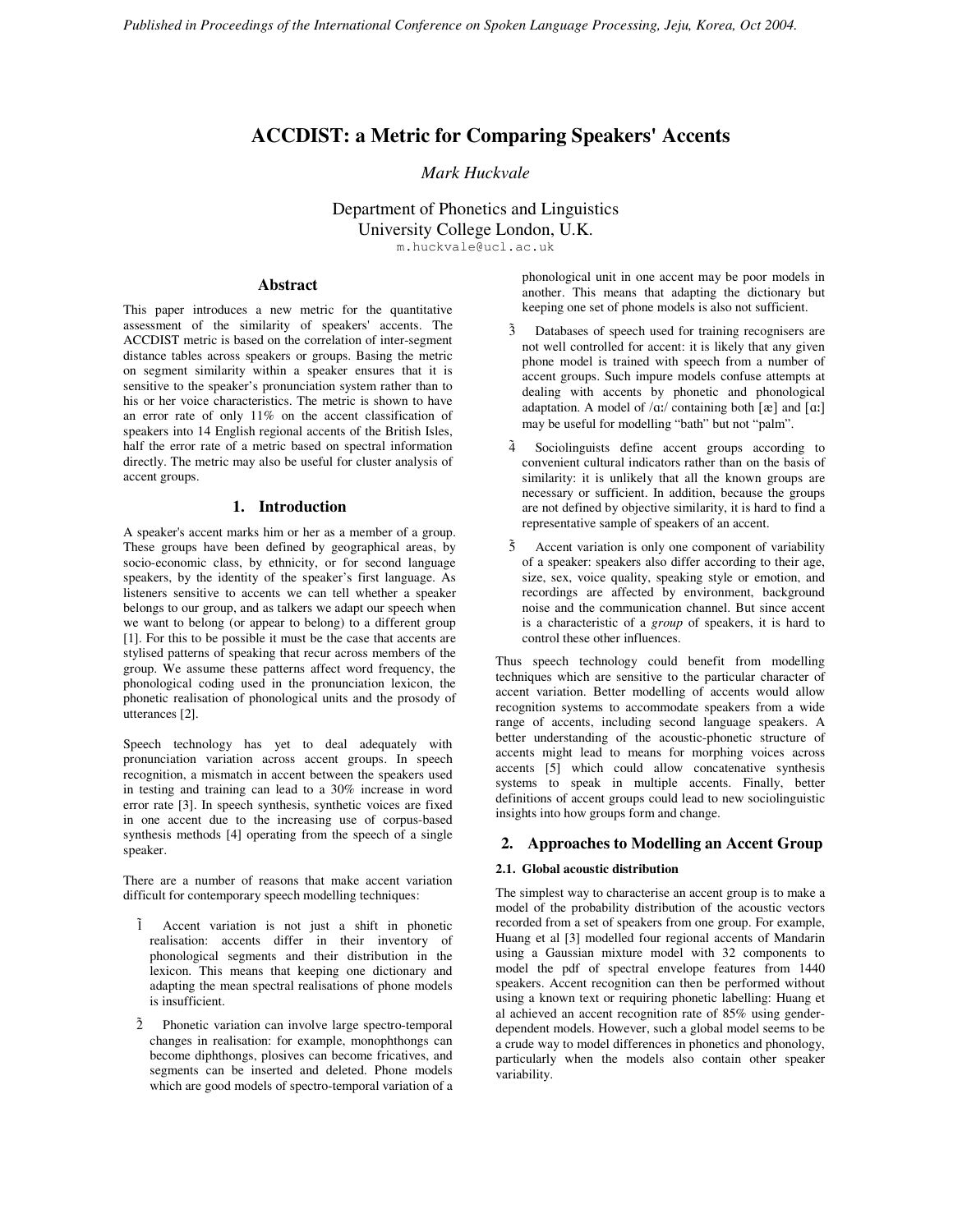#### **2.2. Accent-specific phone models**

Having known text read by speakers of known accent groups allows the building of a set of phone models for each accent. The models can be used in accent recognition simply by finding which phone set gives the highest probability to any unknown test utterance. For example, Teixeira et al [6] obtained about 65% accent recognition rate for five foreign accented English speaker groups. The weakness of this approach is that phonological variation is not exploited, since the recognisers do not necessarily use the same best phone transcription for the utterance. When the text and a phonological transcription is known, the accent can be found using the same phone sequence for all sets and performance is much higher. For example, Arslan & Hansen [7] obtained a 93% accent recognition rate for four foreign accented English speaker groups. However, such an approach requires that sufficient data be available to build phone models, and that this data come from a range of speakers so as to accommodate speaker variability. Thus it assumes that accent groups are known and that training speakers can be assigned to groups.

#### **2.3. Analysis of pronunciation system**

While accent recognition based on accent-specific phone models works well for a small number of varieties of foreignaccented English, it is not clear that the technique would scale well to the problem of dealing with a larger number of more similar regional accents of a language. We believe a more sensitive technique could come from a study of a speaker's pronunciation system rather than his acoustic quality. Barry et al [8] developed a regional accent recognition technique based on acoustic comparisons made *within* one known sentence. Formant frequency differences between vowels in known words were used to assign the speaker to one of four English regional accents with an accuracy of 74%.

Barry's idea to look at the relationship between the realisations of known segments rather than their absolute spectral quality was recently advanced further by the work of Nobuaki Minematsu [9]. His idea was to perform cluster analysis on a set of phone models for a single speaker, then study the resulting phonetic tree to establish the pronunciation habits of the speaker. By this, Minematsu hoped to identify where the speaker's pronunciation differed to some norm. However in this paper we take Minematsu's idea a step further, and apply it to the problem of accent characterisation and recognition. We use the similarities between segments to characterise the pronunciation system for a speaker, then compare his pronunciation system with average pronunciation systems for known accent groups to recognise his accent. We first describe the experimental data and baseline results.

### **3. Accent Data and Baseline Performance**

#### **3.1. Speech data**

Speech material was extracted from the Accents of the British Isles (ABI) corpus [10]. Ten male and ten female speakers from 14 accent areas (see Table 1) spoke the same 20 short sentences. Six speakers who did not complete enough of the set were excluded, leaving 274 speakers.

*Table 1*: ABI Corpus Accent groups and codes

| Code | Accent              | Code | <b>Accent</b>      |
|------|---------------------|------|--------------------|
| brm  | <b>Birmingham</b>   | lvp  | Liverpool          |
| crn  | Cornwall            | ncl  | Newcastle          |
| ean  | East Anglia         | nwa  | North Wales        |
| eyk  | East Yorkshire      | roi  | Dublin             |
| gla  | Glasgow             | shl  | Scottish Highlands |
| ilo  | <b>Inner London</b> | sse  | South East         |
| lan  | Lancashire          | uls  | Ulster             |

A phonological transcription was generated for each sentence using Southern British English pronunciations, and phonetic segmentation was performed using forced alignment with the HTK Hidden Markov Modelling toolkit [11]. All subsequent analysis was made using only the vowel segments in the 20 sentences including diphthongs but excluding schwa. This gave between 100 and 140 vowels per speaker (some speakers did not complete some sentences).

#### **3.2. Formant frequency distance metric**

Baseline accent recognition performance was first obtained using a metric based on formant frequencies for the vowels. Formant frequency estimation was performed using the *formanal* program of SFS [12]. Each vowel was divided into two halves by time, and the median value of the first four formant frequencies in each half were combined to build an 8 dimensional vector for classification.

Accent recognition performance was estimated by taking the mean formant frequency vector for each vowel in the 20 sentences for each group excluding the speaker under test, then determining the closest group from the mean euclidean distance between the test speaker's vowels and the accent group mean vowels. This process did not require phonological labelling of the vowels since only vowels occurring in the same words were matched with each other. This procedure was then repeated over each speaker in turn. Accent recognition accuracy is given in Table 2. This table also shows the effect of the gender of the speakers. Performance was measured using the means of all speakers, of speakers of the same sex as the test speaker, and of speakers of the opposite sex to the test speaker. Unsurprisingly, performance is slightly improved when same-sex models are used, and significantly worsened when other-sex models are used. This shows that the metric is significantly sensitive to speaker characteristics unrelated to accent.

*Table 2*: Formant metric performance

| Speaker set | <b>Accent recognition rate</b> |  |
|-------------|--------------------------------|--|
| Any sex     | 51.1%                          |  |
| Same sex    | 59.1%                          |  |
| Other sex   | 35.4%                          |  |

This result can be improved by standardising the formant frequency values to a unit normal distribution using the mean and variance for each speaker independently. Recognition was then performed as before, using leave-one-out, a mean euclidean distance to the accent group mean vowels, matching vowels by word context, and for three gender conditions. The recognition results are shown in Table 3. Although there is a significant increase in accuracy over the un-normalised condition, and a much smaller effect of the same-sex models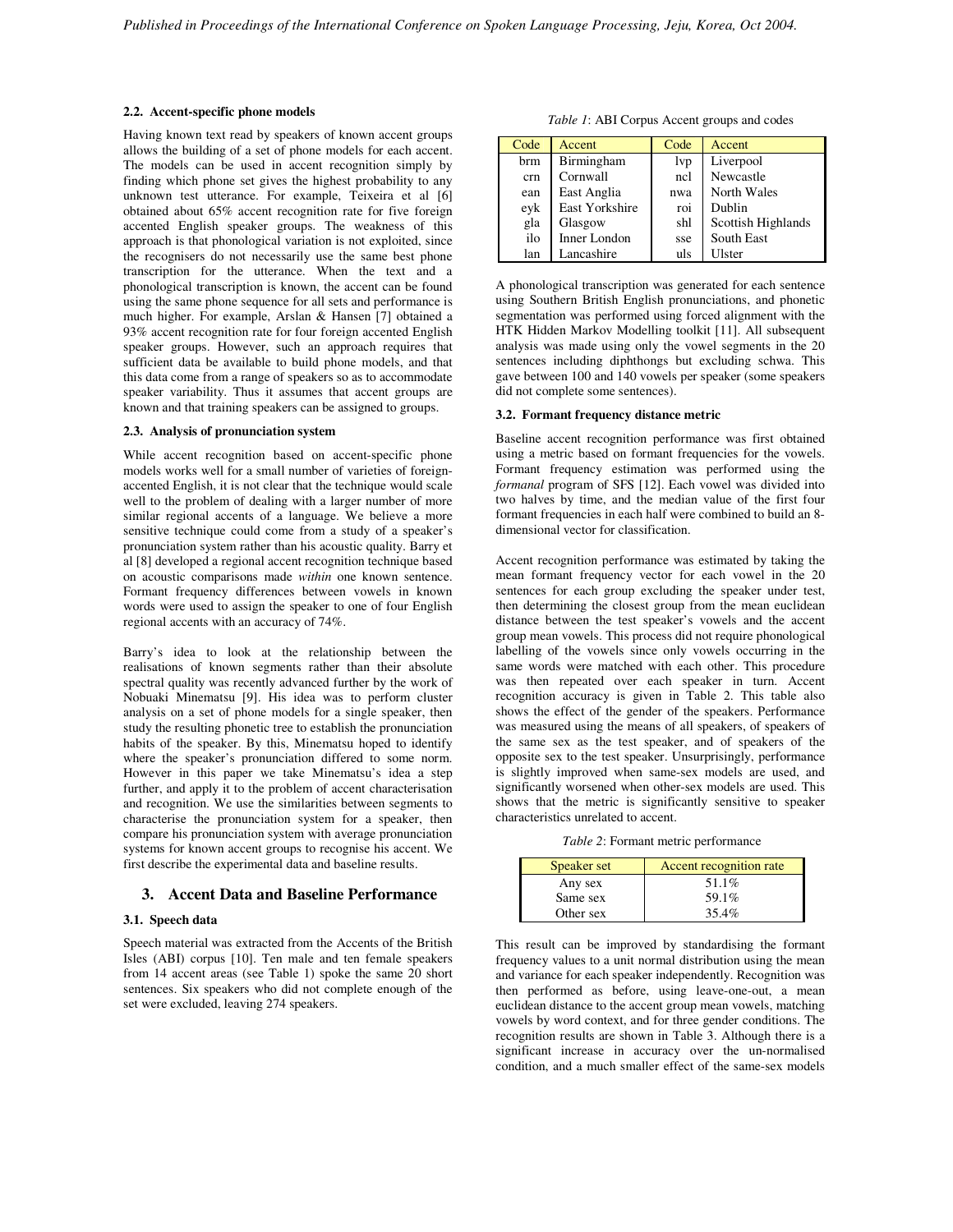as expected, there is still a significant drop in performance in the other-sex condition, showing that formant frequency normalisation alone does not compensate for gender differences.

| $C_{\text{model}}$ or of | $\Lambda$ coant Decorrition Deta |
|--------------------------|----------------------------------|

| Speaker set | <b>Accent Recognition Rate</b> |  |  |
|-------------|--------------------------------|--|--|
| Any sex     | 71.9%                          |  |  |
| Same sex    | 72.6%                          |  |  |
| Other sex   | 59.1%                          |  |  |

#### **3.3. Spectral envelope distance metric**

 $\blacksquare$ 

To obtain a baseline performance for a spectral envelope metric, mean spectral envelopes for each vowel were obtained as follows. Each sentence was analysed using a 19-channel auditory filterbank designed using the specification of Holmes [13]. The mean of each frame was subtracted and added as a  $20<sup>th</sup>$  value. Each vowel was divided into two halves by time, and the mean spectral envelopes in each half were combined to form a 40-dimensional vector for classification.

Accent recognition performance was then measured as before, using leave-one-out, a mean euclidean distance to the accent group mean vowels, matching vowels by word context, and for three gender conditions. Accent recognition accuracy is given in Table 4. Performance in the "any sex" and "other sex" conditions are similar to the normalised formant frequency metric although the spectral metric has no frequency normalisation. Better performance is obtained in the "same sex" condition. Again the results show a sensitivity to absolute speaker characteristics not just accent.

*Table 4*: Spectral metric performance

| Speaker set | Accent recognition rate |  |  |
|-------------|-------------------------|--|--|
| Any sex     | 71.5%                   |  |  |
| Same sex    | 79.2%                   |  |  |
| Other sex   | 54.7%                   |  |  |

# **4. ACCDIST Metric**

### **4.1. Metric description**

The baseline results confirm that a metric based on absolute spectral properties of the speech is affected by characteristics of the speaker other than their accent. This leads us to conclude that a metric based on relative measures made within a speaker could provide better performance

Accent Characterisation by Comparison of Distances in the Inter-segment Similarity Table (ACCDIST) is a metric based on the form of a speaker's accent as expressed in the relative similarity of his or her segment realisations with each other. As an example, consider the two distance tables for the stressed vowels in "after", "father" and "cat" spoken by a Birmingham speaker and a South-east British speaker shown in Table 5.

These distance tables reflect the fact that the vowel in "after" for the Birmingham speaker was more similar to his vowel in "cat", while for the South-east speaker it was more like his vowel in "father". Note that a comparison of these two tables highlights a difference in pronunciation system without requiring us to compare absolute spectral qualities across speakers.

*Table 5*: Example vowel distance tables

| <b>Birmingham</b> |        |      | South-east |        |     |
|-------------------|--------|------|------------|--------|-----|
| Distance          | Father | cat  | Distance   | father | cat |
| after             | 3.48   | 2.14 | after      |        |     |
| father            | 0.00   | 3.62 | father     | 0.00   |     |

The key to the ACCDIST metric then, is the calculation of the *correlation* between a pair of such segment distance tables. In practice, the tables are much larger and could include all vowels and consonants for a speaker, although in this paper we have used only vowels. A correlation measure is chosen as this makes the comparison insensitive to the absolute distances between segments for a speaker which may also vary with the speaking style and voice quality.

Importantly the ACCDIST metric can be made sensitive to both phonetic and phonological changes in an accent: we simply calculate the distance tables from single segment realisations, use the same text for both speakers, and only match vowels across speakers when they occur in the same words. This way we label vowels as "the vowel in 'cat'" rather than as  $\alpha$ . The only assumptions made are that the two speakers have spoken the same words and that the words contain corresponding sub-components.

#### **4.2. Recognition to accent mean**

We first evaluate the ACCDIST metric using a similar procedure as before. Accent recognition performance was estimated by taking the mean of the distance tables calculated across all 140 vowels for each speaker of each accent group excluding the speaker under test, then determining the closest group from the correlation between the test speaker vowel distance table and the accent group mean tables. As before, only vowels occurring in the same words were matched with each other. This was then repeated over all speakers in turn. Accent recognition accuracy is given in Table 6. What is interesting here is that not only is accent recognition performance considerably higher than the baseline, but that there is much less dependency on gender, with even the crossgender recognition rate being over 80%.

*Table 6*: ACCDIST metric performance

| Speaker set | <b>Accent Recognition Rate</b> |  |  |
|-------------|--------------------------------|--|--|
| Any sex     | 86.9%                          |  |  |
| Same sex    | 87.2%                          |  |  |
| Other sex   | 81.4%                          |  |  |

To explore how many vowels are required for good accent recognition performance, random subsets of the distance tables with 100, 75, 50, 25 and 12 vowels were evaluated. Recognition rate as a function of distance table size is shown in Figure 1. Interestingly, the best performance of 89.4% occurs at 100 vowels, but performance is still better than 80% with only 50 vowels. It is possible that better performance can